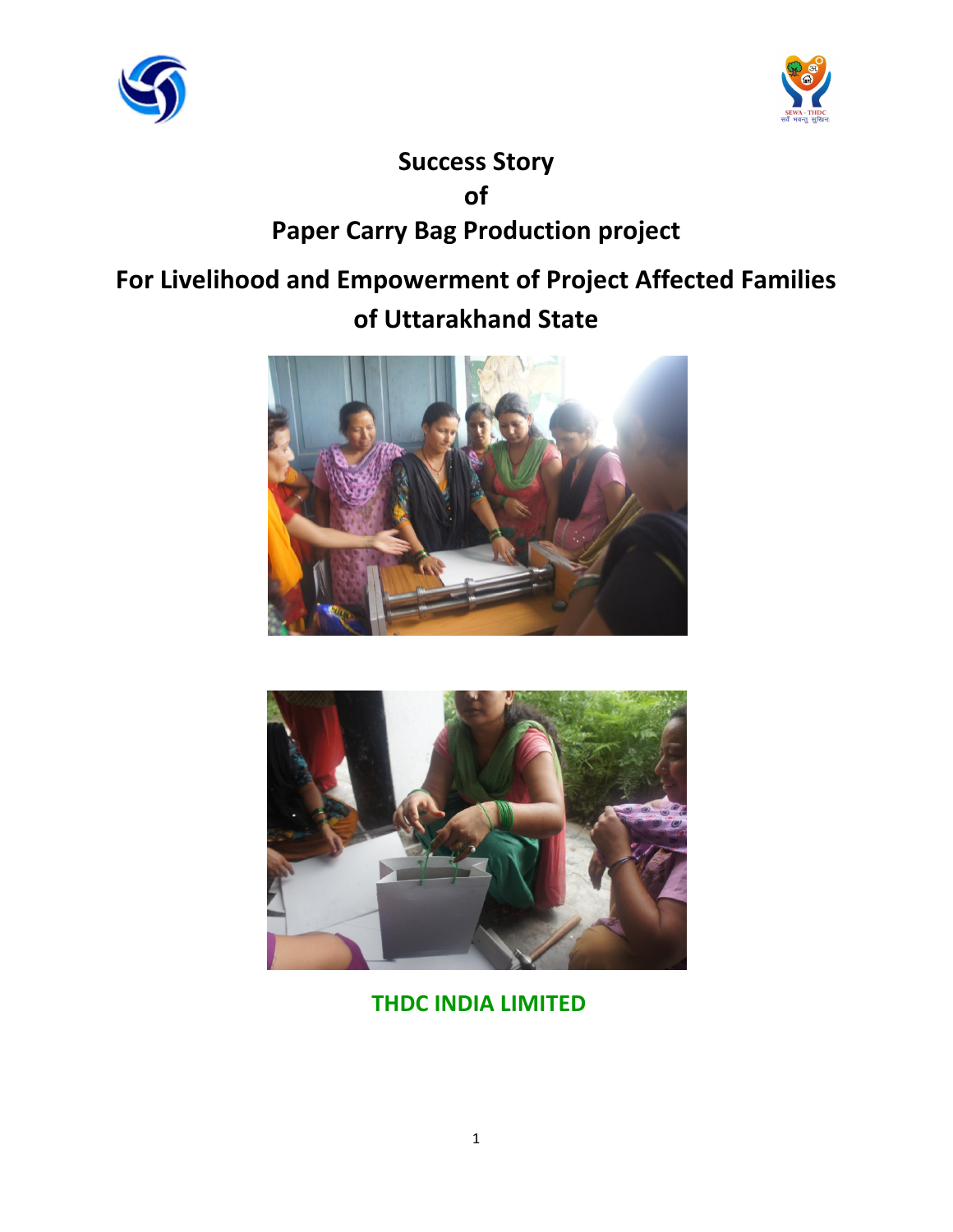



# *SUCCESS STORY OF PAPER CARRY BAG PRODUCTION CENTERS*

# **1. INTRODUCTION**

THDC India Limited (THDCIL), a joint venture of the Govt. of India and Govt. of Uttar Pradesh was incorporated as a Limited Company in July '88 to develop, operate and maintain the Tehri Hydro Power Complex (2400 MW) and other Hydro Projects. Ministry of Power, GOI has declared THDCIL as 'Mini Ratna - Category- I' PSU and given schedule 'A' status.

THDCIL is implementing the Tehri Hydro Power Complex on the river Bhagirathi comprising of Tehri Hydro Power Plant (1000 MW), Koteshwar HEP (400 MW) & Tehri PSP (1000 MW). Tehri HPP (1000MW) and Koteshwar HEP (400MW) are operational and Tehri PSP is under construction. The other project under construction is Vishnugad Pipalkoti HEP (444 MW) on the river Alaknanda.

THDCIL has set a bench mark in the Rehabilitation & Resettlement of hydro projects in the implementation of the Tehri Project. The Tehri Project involved construction of one of the highest dams in the world with huge submergence and consequential large scale displacement. The social aspects of R&R of affected population of nearly 15000 families have been handled with a humane and understanding approach towards relocation.

THDCIL has started taking up CSR-CD activities since 2007. THDCIL vision statement includes Commitment to Environment, Ecology and Social Values commonly called the Triple Bottom Line. The scheme addresses the issue of "Community Development" in the neighbourhood area of operating power generation stations where construction has been completed and other business area of Corporation. The scheme sets out the commitment of THDCIL as a company to operate in an economically, socially and environmentally sustainable manner, while recognizing the interests of its stakeholders. CSR is, therefore, closely linked with the practice of Sustainable Development

THDCIL has formulated a new CSR & Sustainability Policy-2013 in line with DPE Guideline, duly approved by Board. The new Policy is effective from 01.04.2013. The company now has a combined CSR & Sustainability Policy in place of existing two separate policies.

CSR activities are focused on short, medium and long term goals with national and international commitments. THDCIL is focusing and has given thrust in various domains viz. Educational, Agriculture and related activities, Environment Management, Health & Veterinary care, Income Generation, Women Empowerment, Infrastructure Development, Welfare Activities etc based on the UN Millennium Development Goals.

For smooth functioning and implementation of CSR activities, THDCIL established a company sponsored NGOs named **SEWA-THDC** under Societies act 1860. To implement CSR activities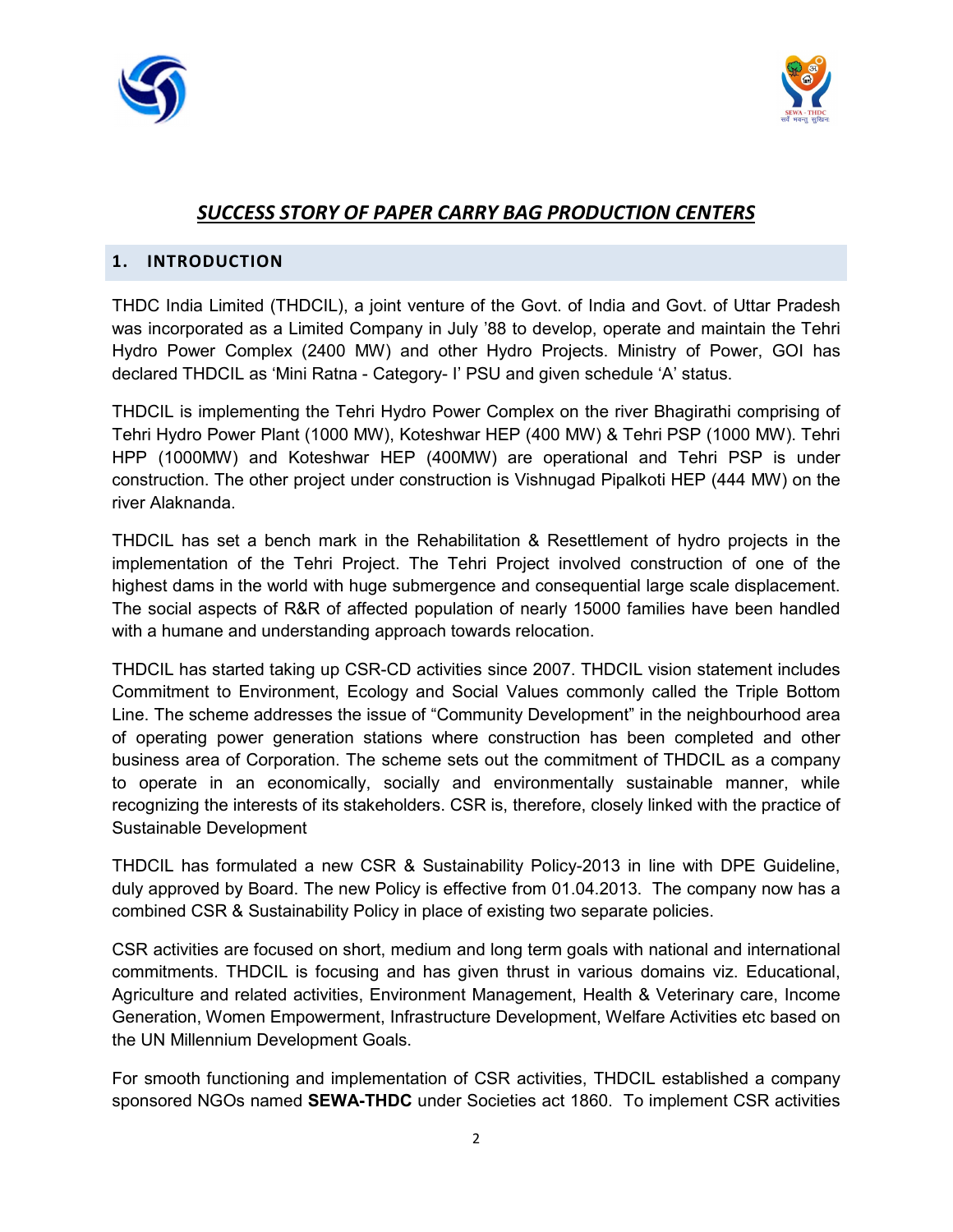



effectively, SEWA- HDC has joined hands with different experts and universities like Indian council of Agriculture Research, Modipuram, HNB Garhwal University and Kirorimal college, Delhi University and have signed MOU with Uttarakhand Open University and PHD Chamber of Commerce for well being of communities, promotion of Environment, Health, Tourism, Education, Agriculture / Agriculture Related Activities, Women Empowerment, Capacity Building, vocational Training for village youth, Co-operative Development and other activities for economic strengthening and social up-liftment.

After allocation of the CSR fund out of the profit after tax (PAT); the first challenge before the team was to select the location and authentic partners for successful implementation of the CSR projects for welfare of the Community. The CSR and Social team selected project affected rain fed areas of Pratap Nagar, district Tehri for taking up CSR projects as per policy of the Department of Public Enterprises (DPE), Government of India. The University of Delhi and HNB University were the initial partners to implement the social projects in holistic mode in the project affected villages of Pratap Nagar besides local government and local NGOs. Before implementation of the social projects it was ensured to have a baseline survey/survey reports of the area from reputed experts to decide intervention required in the selected locations/villages.

Acknowledging THDCIL's efforts, the President, Government of India handed over the Scope Gold Trophy in year 2012.

Keeping this spirit high, the team is putting all its endeavours' to further select new community based programmes for welfare of the vulnerable especially the women of project affected and economically marginalized sections. One such programme that has been recently introduced is "**Paper Bag Production"** for sustainable livelihood and empowerment. The Social Department for last one year was engaged in finalizing the agency for running of this project. Finally M/S T-TBI and its sub agency M/S ISS of Kerala came into contact who gave presentation in front of the entire team of the Social Department and SEWA-THDC in year 2012. The project has started running at five locations as per the MoU ratified by the two agencies; SEWA-THDC & T-TBI. Based on the success rate of the pilot project it will be replicated in other project affected areas/Business area of THDCIL.

## **2. BACKGROUND OF THE CONTEXT**

**Uttarakhand** formerly known as **Uttaranchal**, is a state in the northern part of the India. It is often referred to as the "Land of the Gods" due to the many holy Hindu Temples and pilgrimage centres found throughout the state. On 9 November 2000, this 27th state of the Republic India was carved out of the Himalayan and adjoining northwestern districts of Uttar Pradesh. The state is divided into two divisions, Garhwal and Kumaon, with a total of 13 districts.

The natives of the state are generally called either Garhwali or Kumaoni depending on their place of origin. According to the 2011 census of India, Uttarakhand has a population of 10,116,752, making it the 19<sup>th</sup> most populous state in India. Garhwali and Kumaoni are the two main regional languages, whereas Hindi is the most widely spoken language.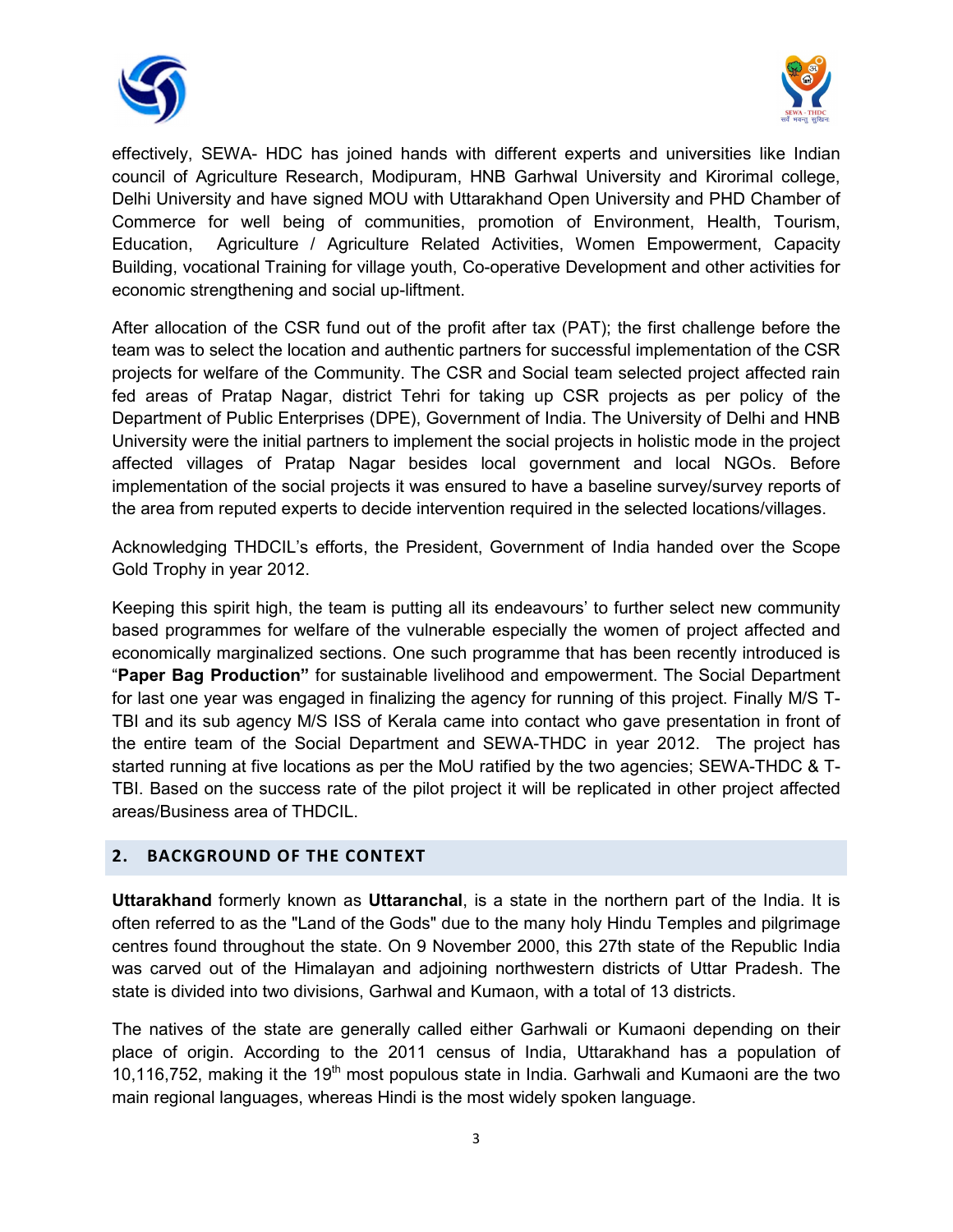



# **3. SITUATIONAL ANALYSIS**

#### **i. Education**

Education of the young and adult women in the selected project areas is good to average but in want of the opportunities they are unable to utilise their spare time through entrepreneurial activities. For money they are all dependent on their guardian/husbands.

#### **ii. Livestock**

Some of the households in the villages have some domestic animal viz. buffalo, Cow & goat, dog.

#### **iii. Livelihood status**

Annual income of most of the families from various sources varies from Rs 7,000 to Rs 10,000 only. Considerable percentage of families incur loan regularly, many through mortgage of other assets to the tune of Rs 1,000 to Rs 3,000 to meet expenses of food and other cash needs such as health, festivals, agriculture, purchase of livestock, etc.

#### **iv. Food Security**

Some of the families have agricultural land allotted by THDC India Limited under R&R package. Most of the families are purely dependent on employment / daily wages. Agriculture & Employment is considered as the prime occupation in these villages. Families having agriculture land, production from own land supports food need for 5-6 months in a year and they have to borrow or purchase paddy etc. for own consumption for the rest of the time.

## **v. Agricultural Produces and Marketing**

As mentioned earlier, traditional agricultural productions are mostly for self consumption, repayment; but hardly anything is produced exclusively for marketing or generation of cash as per the family needs.

## **4. ABOUT THE PROJECT "PAPER CARRY BAG PRODUCTION"**

The concept behind running of five paper carry bag production centers is to generate awareness, enhance income & skill through social entrepreneurship among the adult and young women residing in villages /sub urban areas. Moreover, Uttarakhand Government has recently banned all kind of plastic bags in the state. Therefore, to meet the demand of paper bag which is an essential item for shop keepers in the near by city and towns, Social Department took an initiative to engage M/s T-TBI and its sub Agency M/s ISS for production of the paper bags of different sizes as per demand.

# **5. PROJECT LOCATION**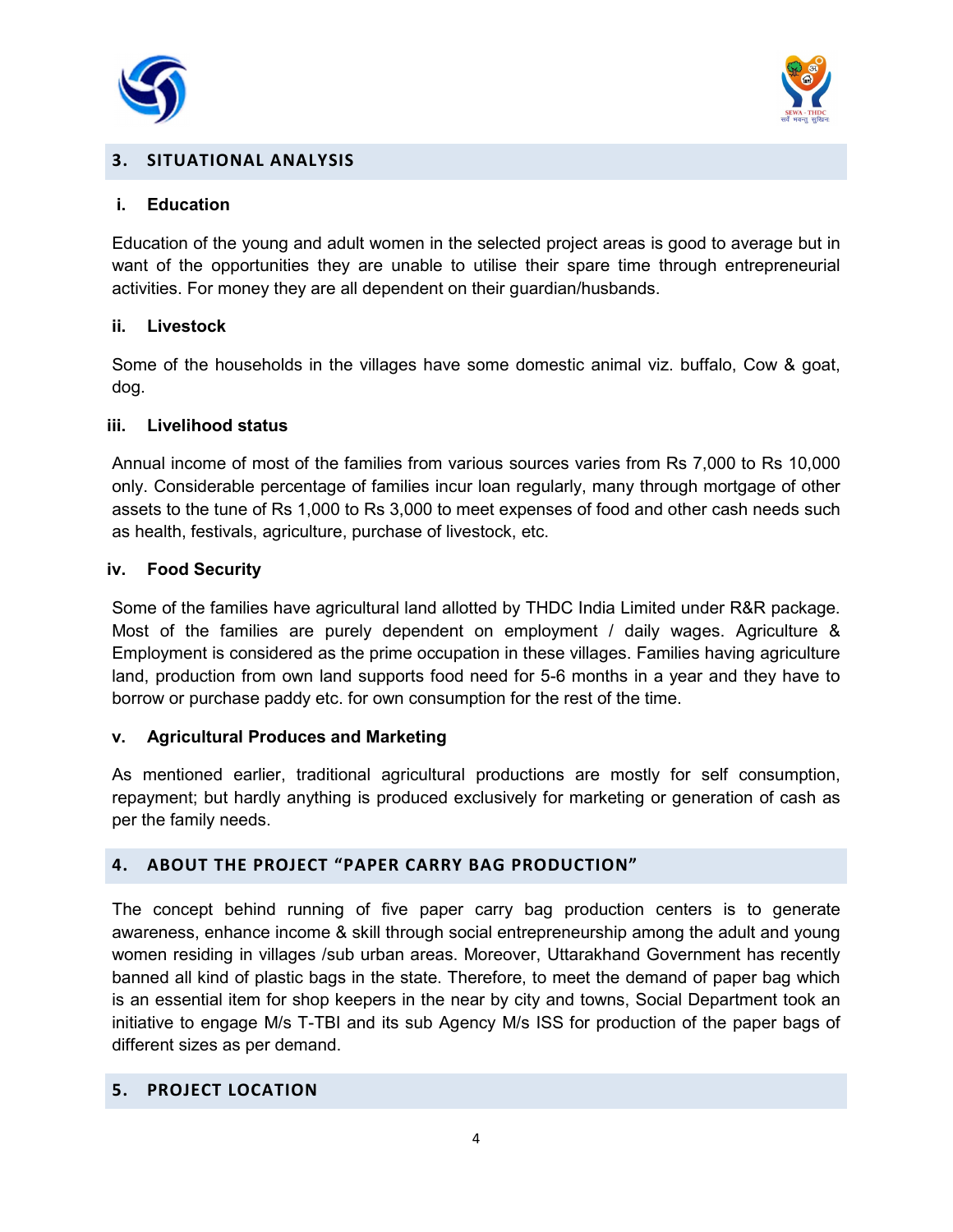



The project Paper Bag Production has been initially introduced at five locations Viz. Pashulok, Bhaniawala, Indiranagar, Nandugram in district Dehradun and New Tehri Town in Tehri Garhwal.

## **6. TITLE OF THE PROJECT**

Sustainable Living through Paper Carry Bag Production

## **7. GOAL**

The Paper Carry Bag production has been taken up with a primary goal of Sustainable Livelihood and Empowerment through Social entrepreneurship.

### **8. MISSION**

The mission of the project is "Greener, Healthier and Safest Living".

## **9. DURATION**

As per stipulated conditions of the MoU, three months have been fixed for complete training including backward and forward linkages. The project has been started from July  $23<sup>rd</sup>$ , 2013 and will end up in Sep' 2013.

## **10. TARGET GROUP & BENEFICIARIES**

Project Affected and economically marginalized young and adult Women groups living in the Rehabilitation colonies and in suburban area.

#### **11. OVERALL OBJECTIVE**

"To organize young and adult women groups under social obligation of THDCIL / SEWA-THDC in order to enhance livelihood opportunities through enhanced skill & income at their location without migration and exploitation".

#### **12. MODE**

Paper Carry Bag Manufacturing as Pilot Project.

## **13. PROPOSED ACTIVITIES**

- **i. Institution building and strengthening** 
	- Formation of SHG groups
	- Training on credit, record keeping, financial matters to SHG Women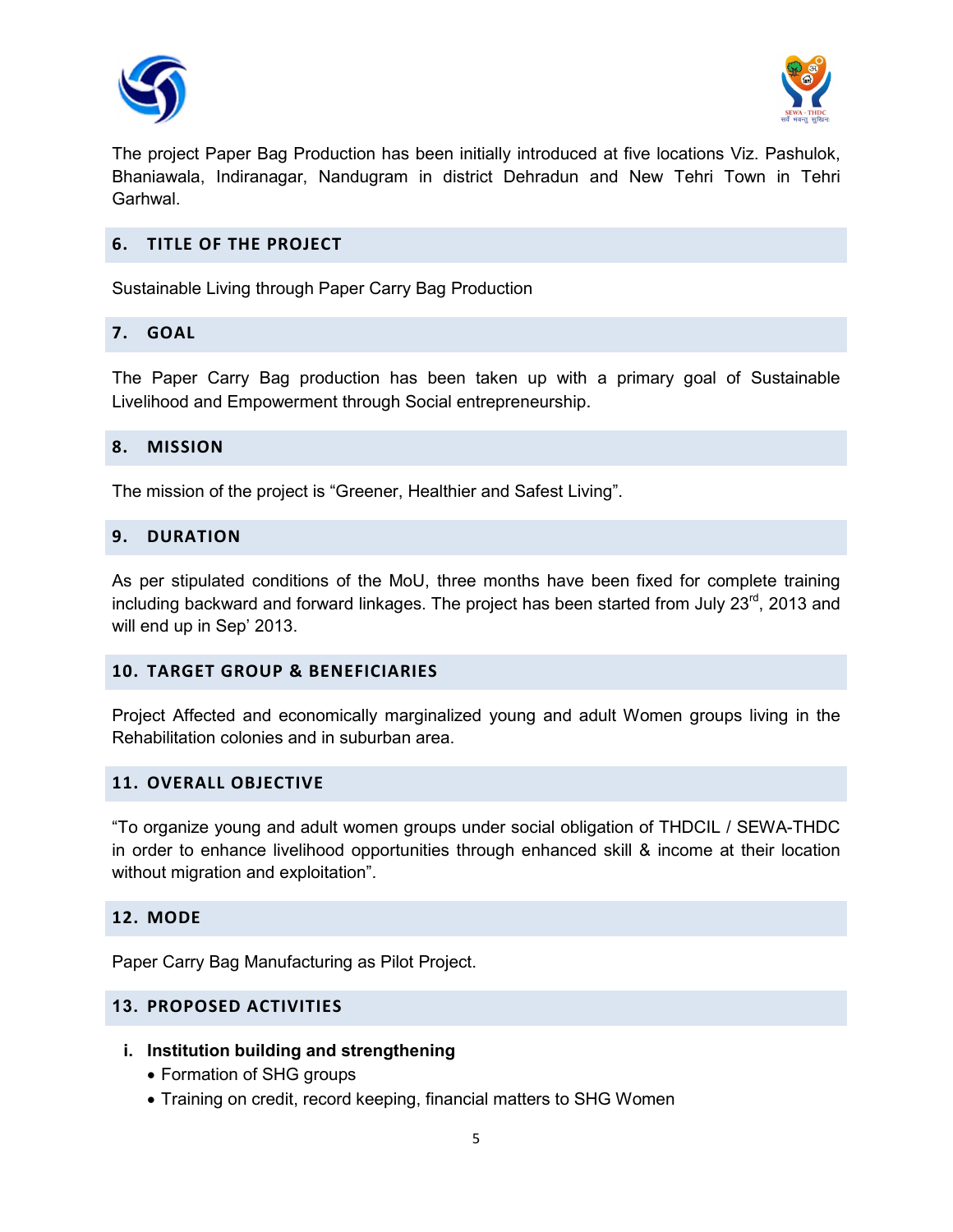



• Social Accountability deliverables through SHG in rural education and water purification

# **ii. Creation of sustainable paper carry bag production centre for livelihood**

- Produces made from Kraft, Mapletho, Art, Duflex , Recycled Paper
- Bags of 4"- 48" sizes made with screen printing.
- Front end link age by ISS vide Pull Strategy.

## **iii. Communication and documentation**

- Clientele demo/walk in rapport/CRM traits
- Team motivation build up
- Trainer Roles within the team
- Logistics & Ledger Maintenance

# **14. EXPECTED RESULTS**

- No. of CBOS and SHGs formed and strengthened which initiates actions
- Domestic financial well being improved
- Established linkage with various NGOs/Shopkeepers
- The managerial skill of SHG women increased
- Employability skill of women developed

# **15. VALUE ADDITION**

Office files & other hand made products out of recycled paper.

# **16. USP**

Backend Infrastructural uniqueness as well Front end market connectivity; produce.

## **17. IMPACT RATIO**

Around 85 Women turned as Entrepreneur out of which around 30 have become Entrepreneur cum Trainer.

## **18. LEAD TIME INVEST**

Not more than 120hrs in total.

#### **19. RESULTANT OUTPUT**

5 (five) number self reliant functioning Women SHG's.